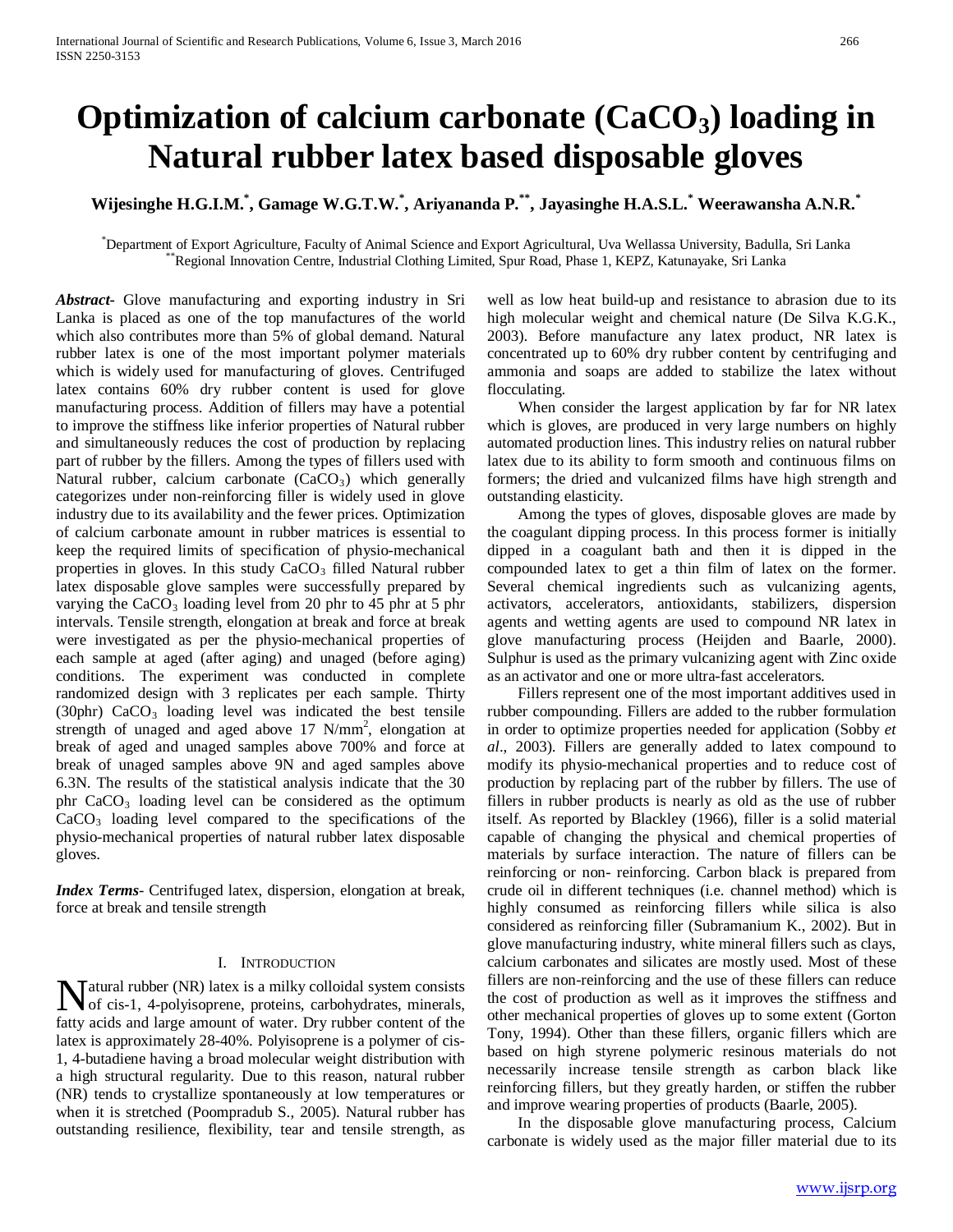availability and less cost. It is easy to grind or reduce the size of particles to a specific particle size and it is compatible with a wide range of polymeric resins. When the particle size is carefully controlled, calcium carbonate contributes to increase both impact strength and flexural modulus (stiffness) of glove (Anon, 2014). Therefore, there is a possibility of replacing a certain amount of natural rubber in gloves by incorporating filler, while maintaining the expected physio-mechanical properties at unaged (before aging) and aged ( after aging) conditions of samples, to achieve that, the optimization of calcium carbonate loading level into NR is beneficial in commercial scale.

# II. MATERIALS AND METHODS

#### **Materials**

 Centrifuged NR latex, calcium carbonate, other analytical grade laboratory chemicals and laboratory equipment were supplied by Industrial Clothing (Pvt) Ltd, Prime Polymer Division, Avissawella and experiments were conducted during 2015/05/01 to 2015/10/05

#### **Method**

### **Sample Preparation**

 Each compounded NR latex sample was prepared by compounding 3kg of preserved centrifuged NR latex and calcium carbonate filler as explained in the Table 1 while keeping constant the amounts of other chemical ingredients in standard compounding formulation. Calcium carbonate loading was changed from 20 phr (parts per hundred parts of rubber) to 45 phr at 5 phr intervals (S1-S6). Sample which contains 20 phr of calcium carbonate loading was taken as the control sample (S1) because it was the calcium carbonate loading level widely used in disposable glove manufacturing industry.

#### **Table 1: Calcium Carbonate Filler Loading Level**

| <b>Sample</b>  | <b>Filler Loading (phr)</b> |
|----------------|-----------------------------|
| S 1 (Control)  | 20                          |
| S <sub>2</sub> | 25                          |
| S 3            | 30                          |
| S 4            | 35                          |
| S <sub>5</sub> | 40                          |
| S 6            | 45                          |

 Then a standard former was dipped into each compounded NR latex sample for 1 minute as the dwell time and withdrawn former was rotated to get an evenly thick, thin latex film on the former surface. The former was dried at 80ºC for 10 minutes to remove moisture and cured at 120ºC for 20 minutes in a dried air circulating oven. Then glove samples were stripped, thumblered and chlorinated.

#### **Physio-mechanical properties**

Tensile strength  $(N/mm<sup>2</sup>)$  and elongation at break  $(\%)$  were investigated as physio-mechanical properties of prepared glove samples according to the ISO standards mentioned in Table 2.

#### **Table 2: ISO Standards for Physio-mechanical Properties**

| Properties                      | <b>ISO Test Method</b> |
|---------------------------------|------------------------|
| Tensile strength                | $ISO 37-1977(E)$       |
| Elongation at break             | $ISO 37-1977(E)$       |
| <b>Resistance to heat aging</b> | ISO 188, ASTM D 573    |

 Tensile strength of samples was examined to measure the maximum ability of glove samples to withstand to an applied stress by universal tensile testing machine INSTRON model 3365, with a cross-head speed of 500 mm/min. Three specimens were used for each measurement and the average was taken for calculations. Elongation at break of the test pieces was measured from the same tensile machine to investigate the maximum elongation at the tensile strength. Aged tensile properties of samples were investigated using an aging oven by aging samples for 24 hours at 100ºC.

#### III. RESULTS AND DISCUSSION

 Figure 1 shows the tensile strength of glove samples which are unaged (before aging) and aged (after aging). According to the results, the highest unaged tensile strength has been recorded by S3 (30 phr) and it is statistically different with the rest of the samples. Unaged tensile strength of S1 (20 phr), S 2 (25 phr), S 4 (35 phr) and S 5 (40 phr) are statistically on par with each other. Aged tensile strengths are on par with one another by achieving the highest at 30 phr calcium carbonate loading level. The lowest tensile strength has been recorded by S5 (40 phr) in both aged and unaged samples.



### **Figure 1: Tensile Strength of Aged and Unaged Glove with Filler Loading**

 To select the best treatment, it should be fallen with the product specification of NR latex disposable glove. According to the product specification which industrially accepted for the NR latex disposable glove unaged and aged tensile properties of the glove must be greater than 17 N/mm<sup>2</sup>. Unaged tensile properties of the all treatments are greater than 17 N/mm2 but aged tensile properties only S1, S2 and S3 treatments are greater than 17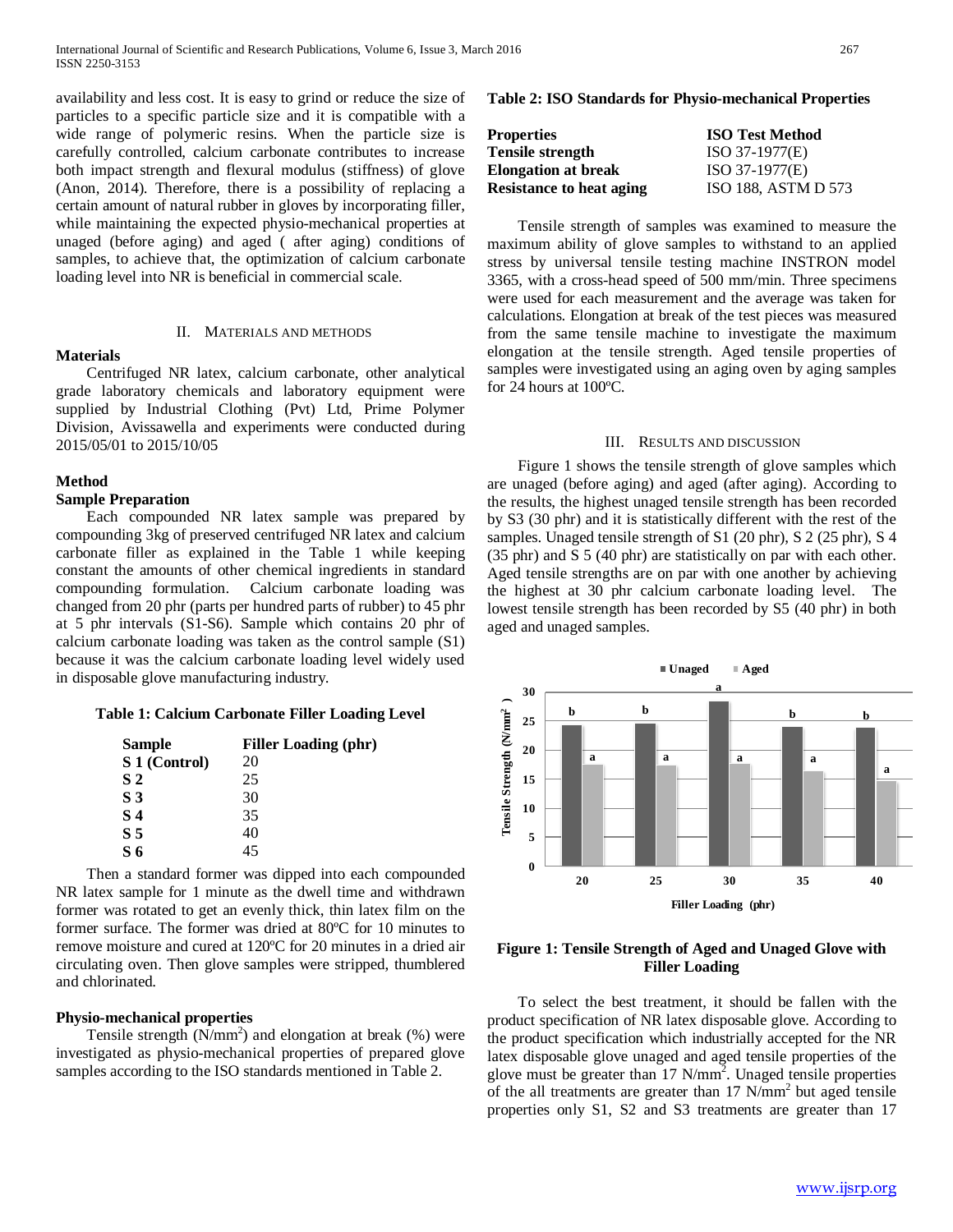N/mm<sup>2</sup> and S4 and S5 treatments are less than the specified value  $17$  N/mm<sup>2</sup>.

 There is a remarkable reduction of aged tensile strength with filler loading level. Such a phenomenon is attributed to the heating of the films, which caused enhanced stiffening as a result of the interaction of the curatives with the filler particles and the rubber molecules (Srivastava et al, 2010).

According to the Figure 2, the highest elongation at break in unaged sample has been achieved by S1 (20 phr) which is statistically different to the other samples. In aged glove samples, the highest elongation at break has been recorded by S3 (30 phr) that is statistically different other treatments. S1 (20 phr) and S2 (25 phr) are statistically on par with each other in both before and after aging. The lowest elongation at break has been recorded by S5 (40 phr) in both aged and unaged samples. Also the S3 has lower elongation at break, and previously it has got the maximum tensile strength. Therefore, it could have the optimum calcium carbonate loading compared to the other samples prepared.



# **Figure 2: Elongation at Break of Aged and Unaged Glove with Filler Loading**

 There is an increment of aged elongation at break at S3 (30 phr). The reason could be the formation of sulfur bonds at aging conditions which presents as residue without participating to the vulcanization. According to the product specification given for the NR latex disposable glove unaged and aged elongation at break properties of the glove must be greater than 700 (%). Unaged and aged elongation at break of all samples is fallen within the standard level of NR latex disposable glove. Therefore, there is a potential to use these filler loading levels in NR disposable glove manufacturing. But to keep the tensile strength above the standards it has to omit the S4 and S5 filler loading levels because they have shown a lower aged tensile strength in comparison to unaged tensile strengths of S4 and S5.

As illustrated in Figure 3, the highest unaged force at break has been achieved by S3 (30 phr) that is statistically different with other samples. S1 (20 phr), S2 (25 phr),) S3 (30 phr) and S5 (40 phr) are statistically on par with each other. The lowest force at break was recorded by the S4 (35 phr). There is a remarkable reduction of aged force at break with filler loading phr compared to unaged force at break. The reason may be the stiffening as a result of the interaction of the curatives with the filler particles and the rubber molecules. Aged tensile properties have reduced and as the result of that aged force at break has reduced.

According to the product specification given for the NR latex disposable glove unaged force at break must be greater than 9 N. Unaged force at break in sample S3 is greater than that of 9N, also force at break of S1, S2 and S3 samples are not significantly different according to the statistical analysis. Force at break in aged samples of S4 and S5 have much deviated from the S1, S2 and S3 samples.



# **Figure 3: Force at Break of Aged and Unaged Glove with Filler Loading**

 Therefore, there is a potential to use 20, 25 and 30 phr calcium carbonate loading levels by achieving better physiomechanical properties in NR latex disposable gloves. But at higher levels of filler loading, the inferior properties have indicated.

#### IV. CONCLUSIONS

 The results of the investigation revealed that the physical properties of natural rubber latex disposable gloves are affected by changing amounts of  $CaCO<sub>3</sub>$  filler loading phr. There is a significant effect of different amount of filler dispersions on tensile strength, elongation at break and force at break.

 Study indicated that the S3 sample containing 30 phr of calcium carbonate can be considered as the best sample compared to the specifications of the properties of natural rubber latex disposable gloves. Samples having 30 phr calcium carbonate loading (S3) has been resulted the best tensile strength for unaged and aged glove samples which is above 17 N/mm<sup>2</sup>. Elongation at break of aged and unaged glove samples is above 700% as well as force at break of unaged glove samples is above 9N and that in aged glove samples is above 6N. Even though S3 has a lower force at break in aged glove sample, its tensile strength and elongation at break have achieved the required specifications. Also S1, S2 and S3 samples have not shown a significant variation with each other with respect to the force at break according to the statistical analysis. Also to reduce the cost of production it is essential to use maximum amount of fillers by keeping the optimum physio-mechanical properties in the product.

Therefore, the S3 contains the optimum amount of  $CaCO<sub>3</sub>$ filler dispersion (30 phr) which is important to reduce the cost of